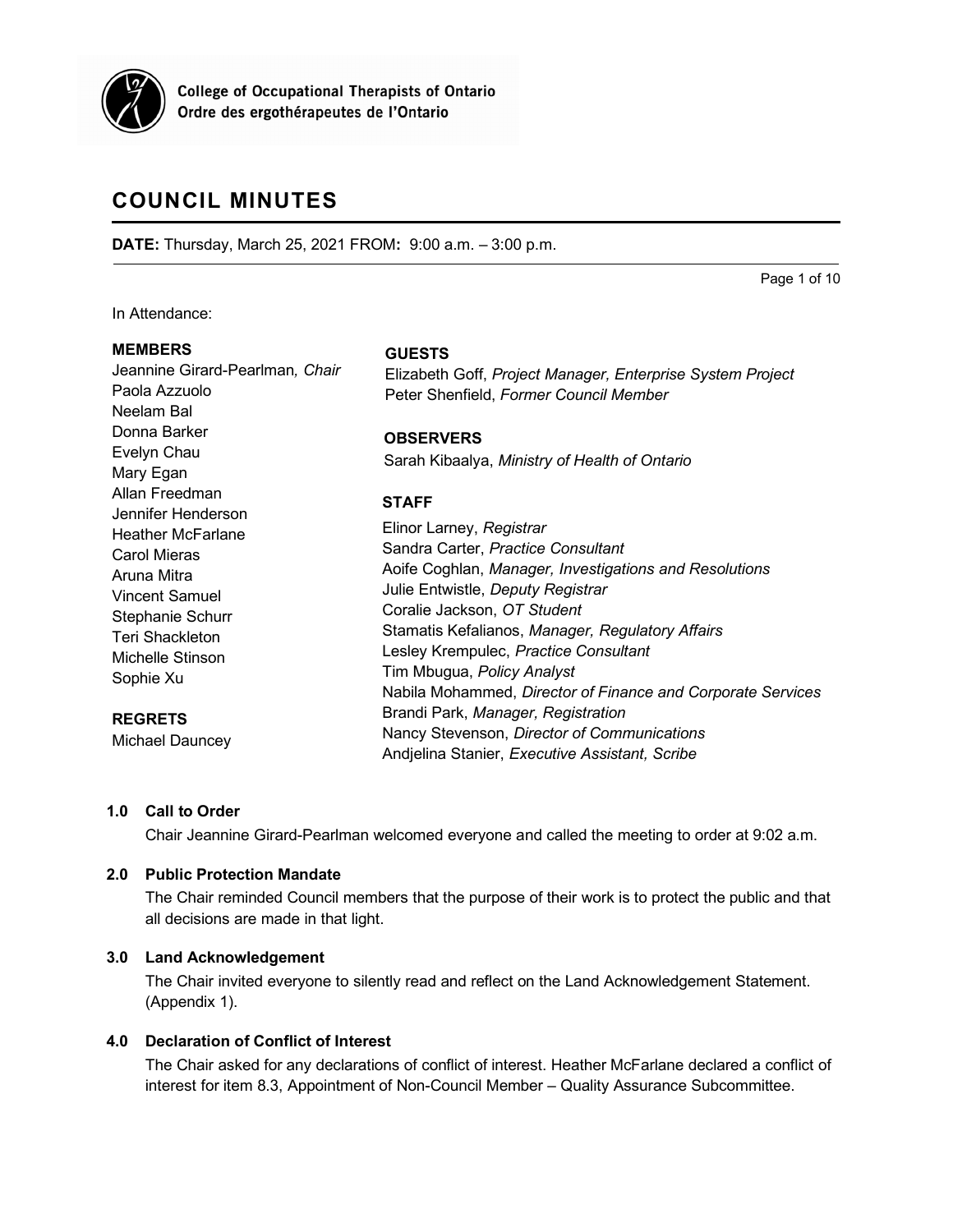# **5.0 Approval of Agenda**

The Chair asked for changes to the agenda. None were reported.

MOVED BY: Carol Mieras SECONDED BY: Teri Shackleton

*THAT the agenda be approved as presented.*

# **CARRIED**

## **6.0 Approval of Consent Agenda**

The Chair asked for edits or other changes to the consent agenda items as listed below:

- Registrar's Report of March 25, 2021
- Draft Council Minutes of January 28, 2021
- Approved Executive Committee Minutes of January 11, 2021
- Approved Governance Committee Minutes of January 14, 2021
- Nominations Committee Report of March 25, 2021

MOVED BY: Vincent Samuel SECONDED BY: Heather McFarlane

*THAT Council approves the consent agenda items as presented.*

#### **CARRIED**

#### **7.0 Registrar's Update**

#### **7.1 Registrar's Presentation – Operational Project Status Report**

Elinor reported on operational areas of focus for Q3 FY20/21 related to strategic objectives for Year 1 of the 2020-2023 Strategic Plan.

## **7.2 FY20/21 Q3 Financial Report**

Nabila Mohammed presented the financial report and responded to questions.

MOVED BY: Stephanie Schurr SECONDED BY: Jennifer Henderson

*THAT Council receives the January 2021 Financial Report, Statement of Financial Position and Statement of Operations, as presented.*

#### **CARRIED**

#### **7.3 2020 Investment Report**

Nabila reviewed the summary investment report and reminded Council that the preservation of capital is the main principle for investments. The College adheres to only those investments covered by the Canada Deposit Insurance Corporation (CDIC). As the College's current investment provider is running out of CDIC insured options, accumulated investments will be reinvested once options become available. The College has opened an investment account with a different provider which will offer additional options for investing now and in the future.

Page 2 of 10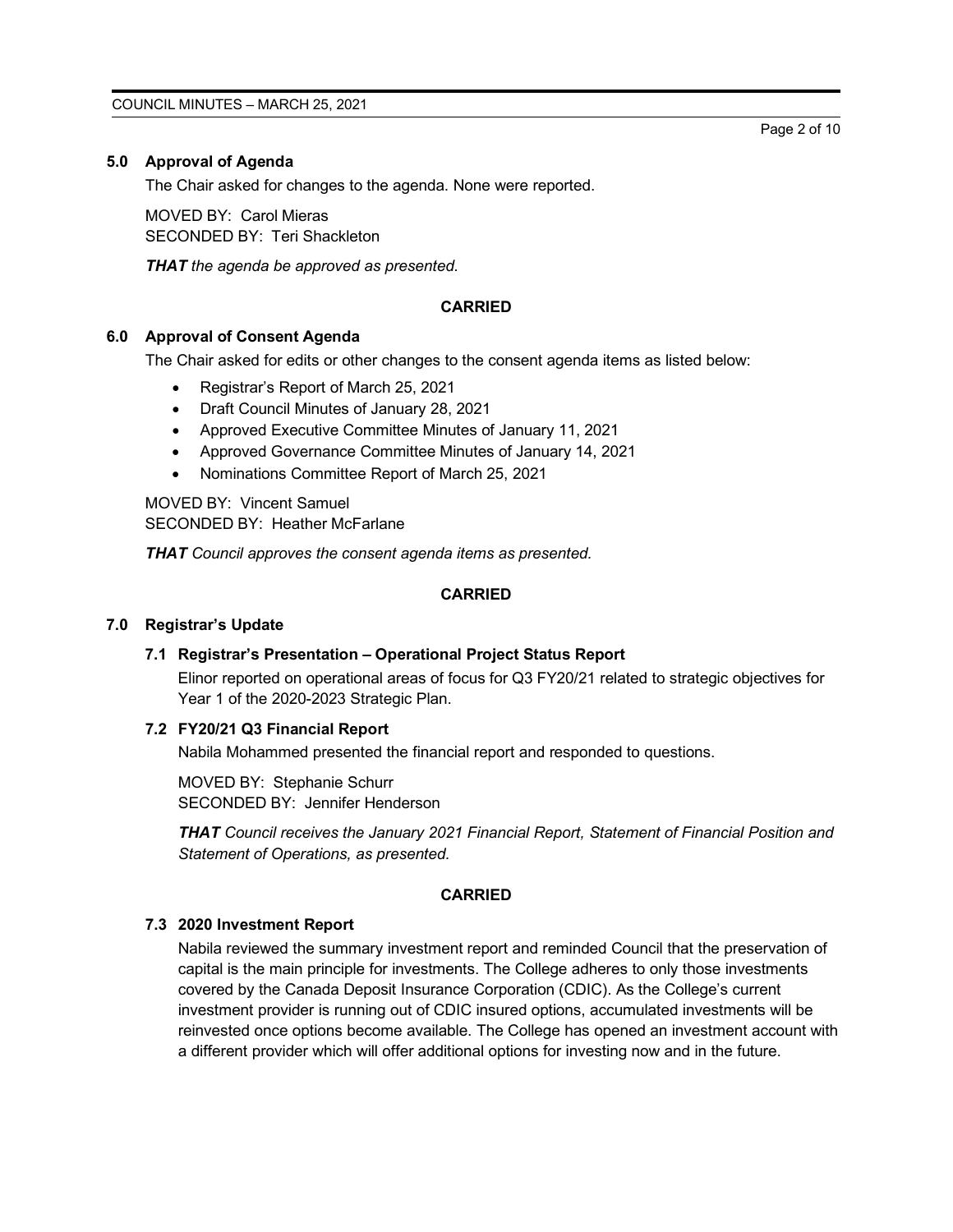# **7.4 Quarterly Performance Report**

Julie Entwistle stated the Quarterly Performance Report was reviewed and approved by the chairs of each committee. Members expressed appreciation for the new, easier-to-read format, and said they felt better informed with information from previous quarters available for reference.

MOVED BY: Vincent Samuel SECONDED BY: Teri Shackleton

*THAT Council receives the Quarterly Report for Q3 of the 2020-2021 fiscal year.*

#### **CARRIED**

#### **7.5 Risk Management Report**

Elinor reported on risk issues and responded to questions. Overall, the level of risk remained the same. Fee stability is maintained for 2021 and the process for annual renewal will proceed as per normal timelines. Introduced this year is the option to pay by installment, which will be available up until the May 31st deadline. The College remains flexible to explore other options for OTs experiencing financial hardship who contact the office. Activities and requirements related to the Quality Assurance Program have returned to regular schedules. The impact of COVID-19 will continue to be monitored and changes made as necessary.

MOVED BY: Jennifer Henderson SECONDED BY: Donna Barker

*THAT Council receives the Risk Management Report.*

#### **CARRIED**

#### **7.6 College Performance Measurement Framework (CPMF)**

The CPMF was brought forward for discussion and approval. As it is a lengthy document, it had been circulated to members well in advance of the meeting today. A correction was recommended for page 93. Council acknowledged the tremendous amount of work to complete this document and expressed their appreciation to staff.

MOVED BY: Stephanie Schurr SECONDED BY: Heather McFarlane

*THAT Council approves the completed College Performance Measurement Framework for submission to the Ministry of Health, including today's change.*

#### **CARRIED**

## **8.0 Governance**

#### **8.1 Annual Council Evaluation Summary**

The Chair provided a high-level summary of feedback received from members. Comments were very positive and Council members expressed satisfaction with Council's work and their individual roles in public protection. Council felt well-informed, with sufficient time at meetings for discussion prior to decisions. There was a clear separation of Council and staff roles. Recommendations for improvement focus on new Council member orientation and a suggestion to implement a buddy system. The Chair asked Council if a verbal, high-level analyzed summary was sufficient. After some discussion, Council opted to include in future Council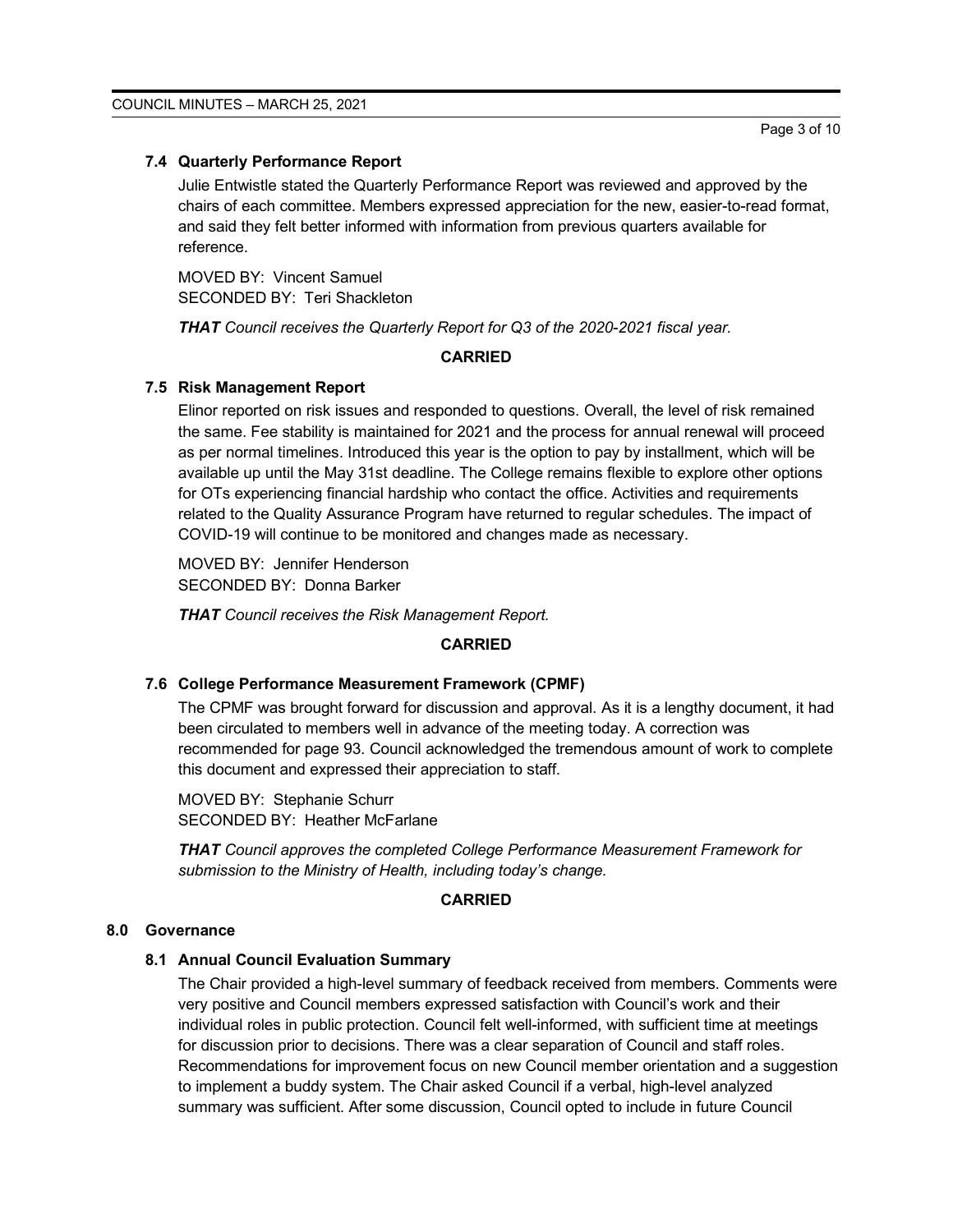materials, a summarized written report including any action items. If an issue were to arise where a person is named, in the interest of transparency, Executive would omit the person's name and report that an issue is being investigated.

# **8.2 Elections Update – Districts 3, 5, 6**

Elinor reported that there was a slight decrease in voter turnout for this election. Election results were reviewed.

# **8.3 Appointment of Non-Council Member – Quality Assurance Subcommittee**

Heather McFarlane, having expressed a conflict of interest, left the meeting for this item. The Quality Assurance Committee, following a call for candidates and subsequent interviews, brought forward today the recommendation to appoint Candice Silver as a non-Council member to the Quality Assurance Subcommittee.

MOVED BY: Stephanie Schurr SECONDED BY: Carol Mieras

*THAT Council approves the appointment of Candice Silver for a three-year term on the Quality Assurance Subcommittee, commencing on April 1, 2021.*

# **CARRIED**

## **8.4 Appointment of Non-Council Member – Patient Relations Committee**

The Patient Relations Committee, following a call for candidates and subsequent interviews, brought forward today the recommendation to appoint Melissa Aldoroty as a non-Council member to the Patient Relations Committee.

MOVED BY: Carol Mieras SECONDED BY: Neelam Bal

*THAT Council approves the appointment of Melissa Aldoroty for a three-year term on the Patient Relations Committee, commencing on April 1, 2021.*

## **CARRIED**

## **8.5 Council Competencies**

Stamatis explained that as part of the governance modernization initiative, the Board Competency Framework has been developed which outlines personal attributes, knowledge, skill and expertise required of the Board, as a collective. A discussion was held, and additional recommendations were provided which will be incorporated into the document.

MOVED BY: Jennifer Henderson SECONDED BY: Aruna Mitra

*THAT Council approves the adoption of the College Board Competency Framework as presented, including today's changes.*

## **CARRIED**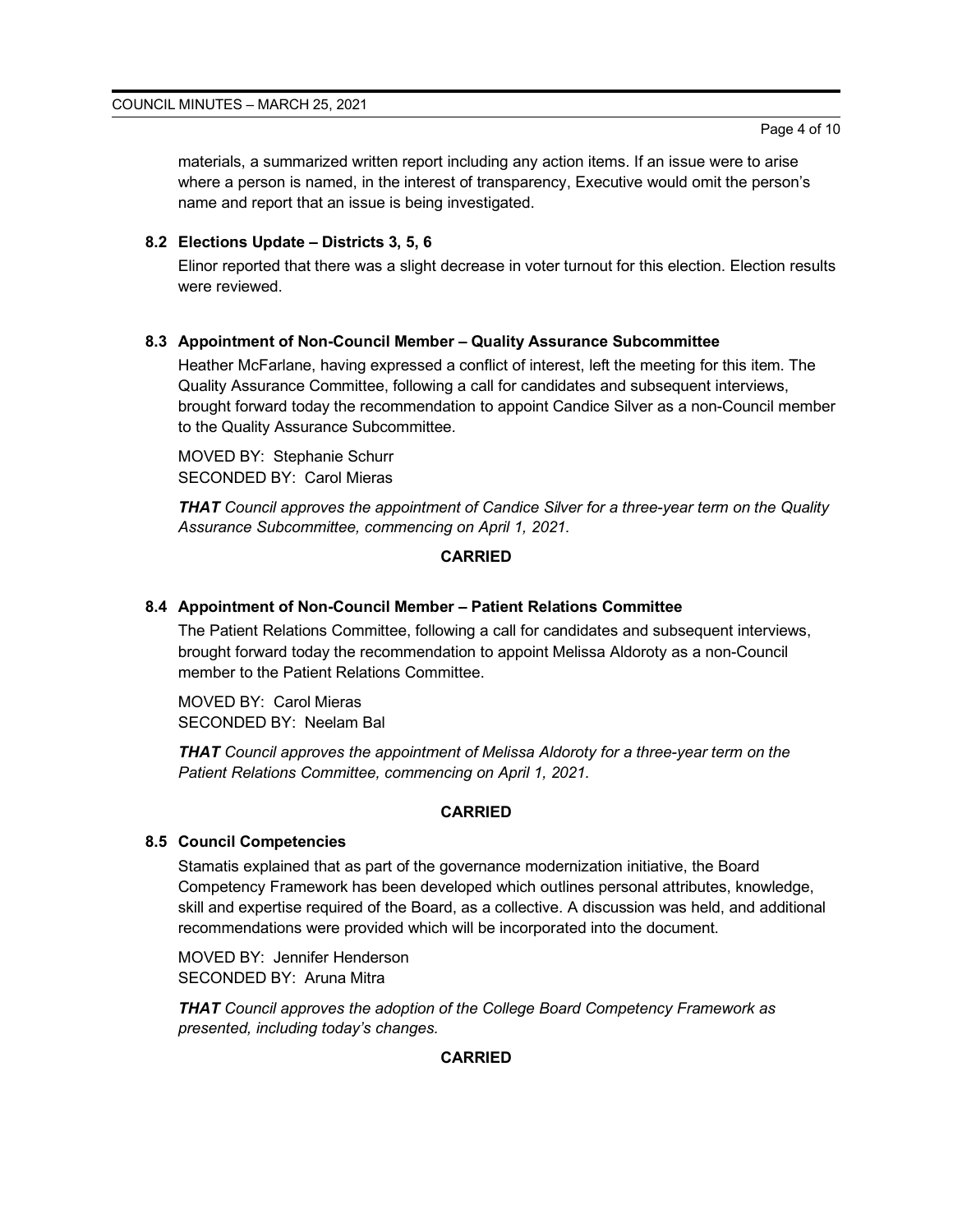#### **8.6 Revised Code of Conduct**

Stamatis explained that as part of the governance modernization initiative, the College undertook a review of the Code of Conduct for Council and Non-Council Members. Council recommended several additional changes. For transparency, the revised Code will be added to the College bylaws as a new schedule. Public consultation is not required.

MOVED BY: Vincent Samuel SECONDED BY: Carol Mieras

*THAT Council approves the proposed Code of Conduct including today's changes, and that it be added as Schedule B to the College bylaws.*

#### **CARRIED**

# **9.0 Council Education**

**Presentation:** *Reduction of Investigations and Resolutions Case Completion Times* by Aoife Coghlan, Manager Investigations and Resolutions

#### **10.0 Environmental Scan**

Council members provided various updates on changes in systems and information of interest that impact the practice of occupational therapy.

# **11.0 New Business**

#### **11.1 Enterprise System Update –** *in camera*

Pursuant to 7(2)(b) of the Code regarding financial matters, a motion was made to move in camera. Elizabeth Goff joined the meeting. Elinor, Nabila, Nancy, Julie, Stamatis and Andjelina remained, and all other staff, guests and observers left the meeting.

MOVED BY: Carol Mieras SECONDED BY: Allan Freedman

*THAT Council moves in camera*

#### **CARRIED**

A discussion was held regarding vendors and budget, and approval sought to enter into contract negotiations.

MOVED BY: Stephanie Schurr SECONDED BY: Neelam Bal

*THAT Council approves securing a contract with either Vendor 1 or Vendor 2 with a vendor implementation budget that does not exceed \$300,000.*

#### **CARRIED**

MOVED BY: Heather McFarlane SECONDED BY: Vincent Samuel

*THAT Council moves out of camera*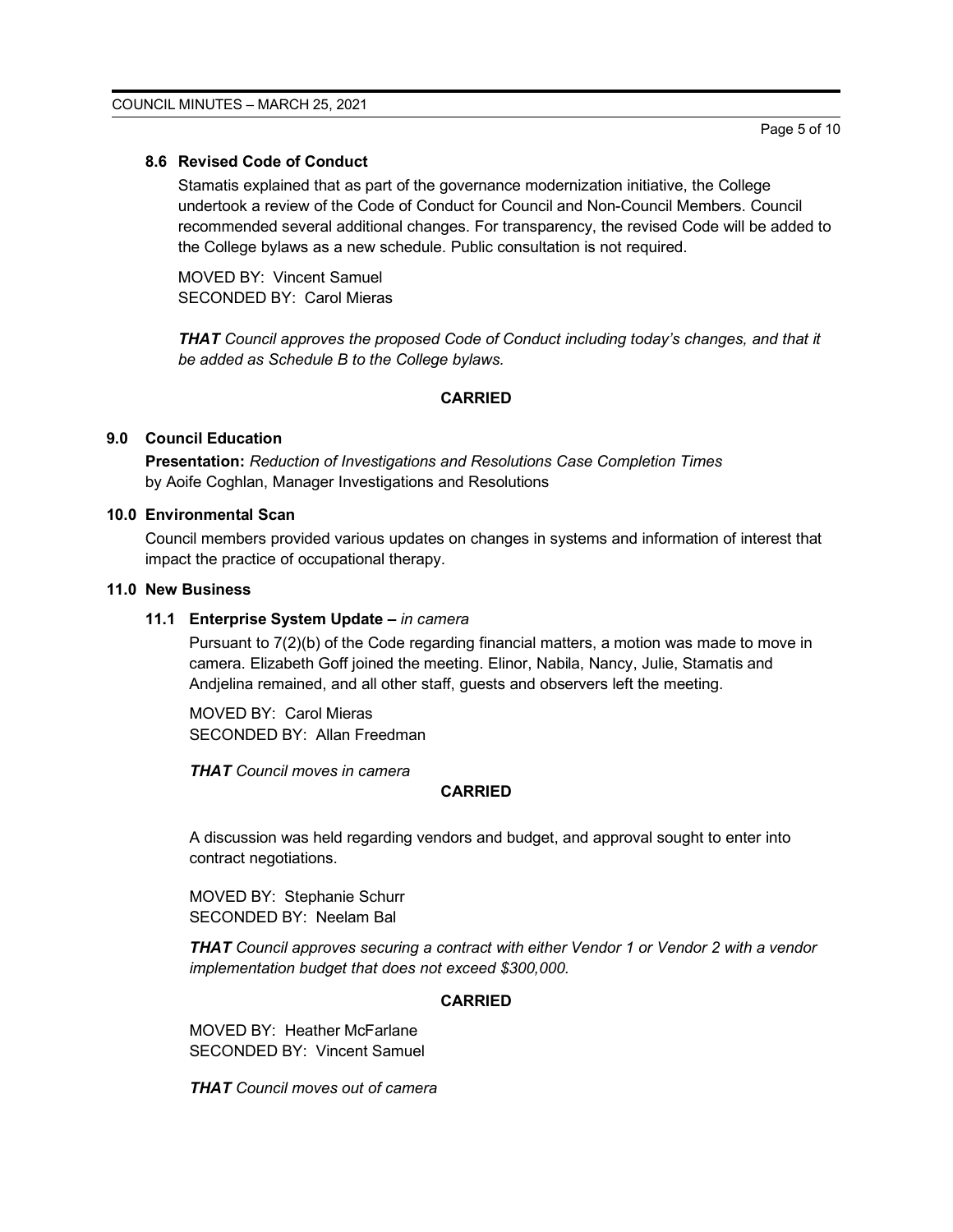#### **CARRIED**

Peter Shenfield joined the meeting. Stephanie Schurr spoke briefly about Peter's professional background and contributions on Council and other College committees, and on behalf of Council, thanked him for his commitment and service. Peter encouraged members to continue in the important work of protecting the public and wished everyone well. Peter left the meeting.

# **11.2 Use of Social Media**

Sandra Carter explained that the *Practice Guideline: Use of Social Media* document was reviewed by the Practice Subcommittee as part of the five-year document review cycle. The revised document, which includes title change, was presented today for Council approval. Public consultation is not required. Council provided further recommendations which will be incorporated into the document.

MOVED BY: Jennifer Henderson SECONDED BY: Carol Mieras

*THAT Council approves the revised Use of Social Media document for publication, including today's changes.*

## **CARRIED**

# **11.3 Revised Standards for the Prevention and Management of Conflict of Interest**

Aoife Coghlan explained that the *Standards for the Prevention and Management of Conflict of Interest* document was reviewed by the Patient Relations Committee and Practice Subcommittee as part of the five-year document review cycle. Council provided several recommendations which will be incorporated into the document. Public consultation is required.

MOVED BY: Carol Mieras SECONDED BY: Jennifer Henderson

*THAT Council approves the draft revised Standards for the Prevention and Management of Conflict of Interest for public and stakeholder consultation.*

## **CARRIED**

## **12.0 Other Business**

## **12.1 Council Meeting Evaluation**

The Chair asked members to complete the electronic meeting evaluation and encouraged everyone to provide recommendations for future improvements.

## **13.0 Next Meetings**

• Council Meeting, Thursday, June 24, 2021, 9:00 a.m. – 3:30 p.m. via Zoom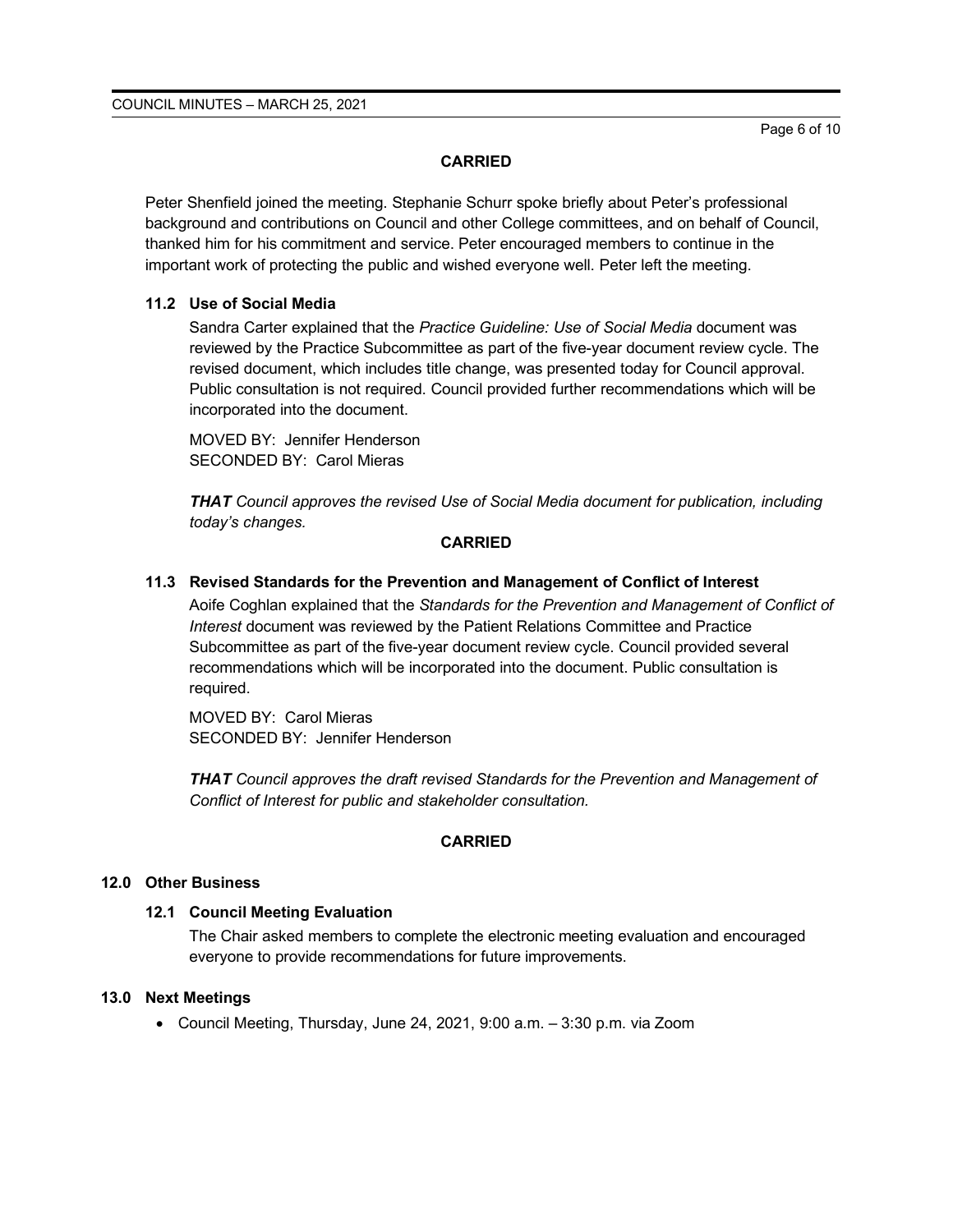# **14.0 Special Presentation: Farewell**

Mary spoke about Sophie's professional background and experience and thanked her, on behalf of Council, for her contribution and commitment to public protection during her year of service on Council. Sophie thanked Council for the kind words and support. Jennifer spoke about Jeannine's professional background and experience and thanked her, on behalf of Council, for her outstanding leadership, commitment, and contribution to public protection during her seven years of service on Council. Jeannine thanked Council and expressed appreciation for Council's support over the years and wished everyone well.

# **15.0 Adjournment**

There being no further business, the meeting was adjourned at 2:20 p.m.

MOVED BY: Allan Freedman

*THAT the meeting be adjourned.*

# **CARRIED**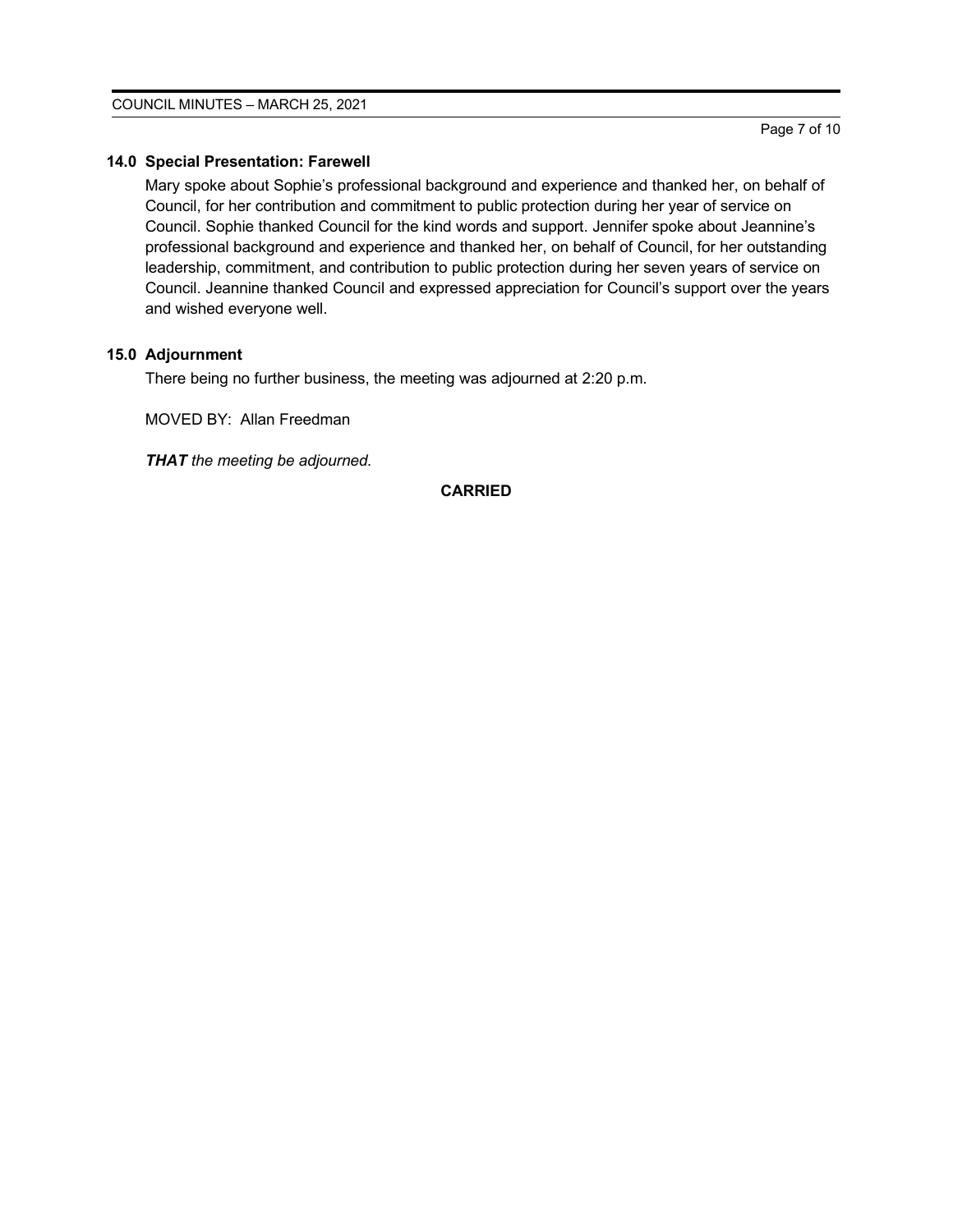#### **APPENDIX 1: Land Acknowledgement and Commitment to Stronger Engagement**

*As an important part of our commitment to reconciliation, the College of Occupational Therapists of Ontario recognizes the traditional territories on which we live and work (physically or remotely) every day, across what is now known as Ontario. This includes distinct groups of First Nations Peoples: Algonquin, Mississauga, Ojibway, Cree, Odawa, Potowatomi, Delaware, and the Haudenosaunee – Mohawk, Onondaga, Oneida, Cayuga, Tuscarora, and Seneca.* 

*Other Indigenous Nations also have long standing relationships with the land in parts of this province including the Wendat, and the Métis Nation.* 

*To meaningfully engage with this community, the College has reviewed the Truth and Reconciliation Commission's (TRC) report. Calls to Action 18-24 addresses the health disparities faced by Indigenous Peoples and how poor health outcomes are linked to the complex histories and ongoing realities of Indigenous peoples in Canada. In particular, we acknowledge how these disparities have been laid bare and magnified by the COVID-19 pandemic. The College and its registrants will work to reduce these health disparities by ensuring that OTs are competent to provide services that the community has a right to and is acceptable to them.*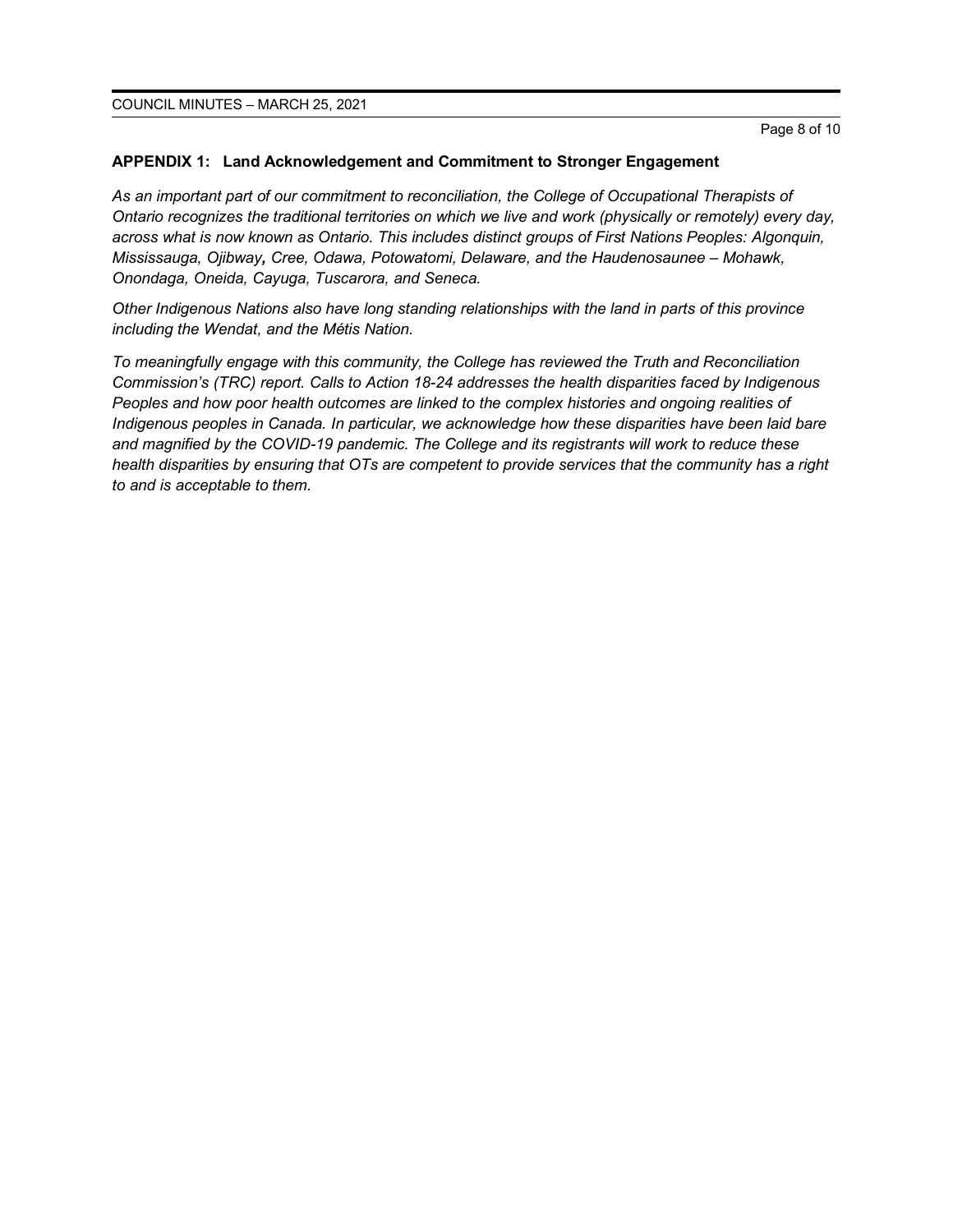Page 9 of 10

| <b>Council Meeting</b><br><b>Date</b> | <b>Decisions</b>                                                                                                                                                                                                                                                                                                    | <b>Current Status</b>     |
|---------------------------------------|---------------------------------------------------------------------------------------------------------------------------------------------------------------------------------------------------------------------------------------------------------------------------------------------------------------------|---------------------------|
| March 25, 2021                        | <b>THAT</b> Council approves the draft revised Standards for the<br>Prevention and Management of Conflict of Interest for public<br>and stakeholder consultation.                                                                                                                                                   | Implementation<br>Pending |
| March 25, 2021                        | <b>THAT</b> Council approves the revised Use of Social Media<br>document for publication, including today's changes                                                                                                                                                                                                 | Complete                  |
| March 25, 2021                        | <b>THAT</b> Council approves securing a contract with either<br>Vendor 1 or Vendor 2 with a vendor implementation budget<br>that does not exceed \$300,000.                                                                                                                                                         | Complete                  |
| March 25, 2021                        | THAT Council approves the proposed Code of Conduct<br>including today's changes, and that it be added as Schedule B<br>to the College bylaws.                                                                                                                                                                       | Complete                  |
| March 25, 2021                        | <b>THAT</b> Council approves the adoption of the College Board<br>Competency Framework as presented, including today's<br>changes.                                                                                                                                                                                  | Complete                  |
| March 25, 2021                        | <b>THAT</b> Council approves the completed College Performance<br>Measurement Framework for submission to the Ministry of<br>Health, including today's change.                                                                                                                                                      | Complete                  |
| January 28, 2021                      | <b>THAT</b> Council approves a fulsome review of the Standards of<br>Practice for the purposes of combining, streamlining and<br>reducing redundancies to enhance ease of use.                                                                                                                                      | Ongoing                   |
| January 28, 2021                      | <b>THAT</b> Council approves the revised Framework for College<br>Publications.                                                                                                                                                                                                                                     | Complete                  |
| January 28, 2021                      | <b>THAT</b> Council approves the revised Discontinuing Services<br>document for publication, including today's wording changes.                                                                                                                                                                                     | Complete                  |
| January 28, 2021                      | <b>THAT</b> Council approves the implementation of the Association<br>of Canadian Occupational Therapy Regulatory Organizations<br>(ACOTRO) recommendation regarding cross-jurisdictional<br>telepractice so that for the purposes of registration, practice<br>occurs where the occupational therapist is located. | Complete                  |
| October 29, 2020                      | <b>THAT</b> Council approves the creation of a Finance, Audit and<br>Risk Committee to commence in April 2021.                                                                                                                                                                                                      | Complete                  |
| October 29, 2020                      | <b>THAT</b> Council approves the areas of responsibility related to<br>governance (elections, nominations, Council effectiveness,<br>committee appointments and chairs, investigating complaints<br>and conduct of Council and Committee members), previously<br>held by the Executive Committee, be moved to the   | Complete                  |

# **APPENDIX 2: Status of Implementation of Decisions of Council**